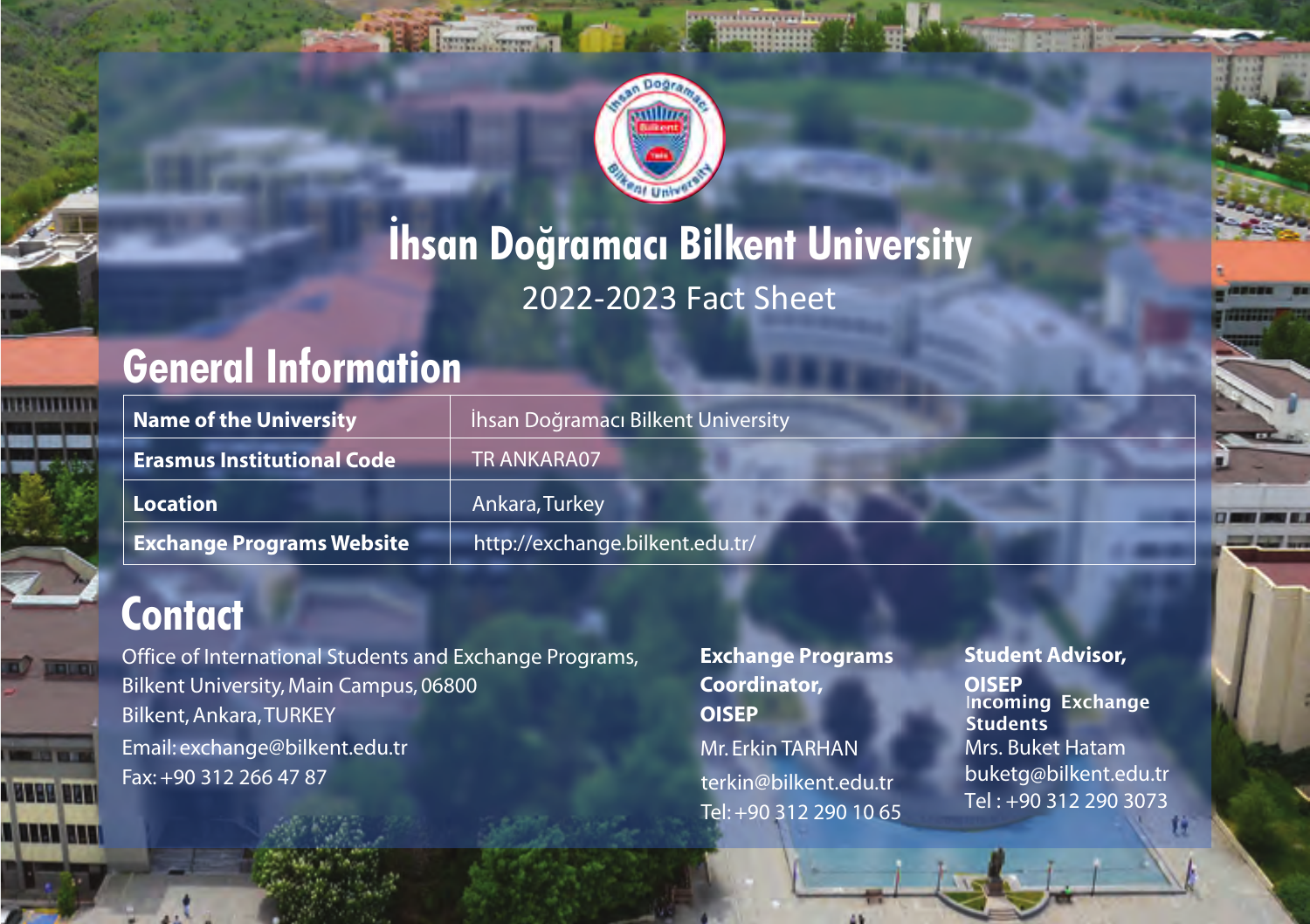# **Application**

## **Nomination**

An official nomination e-mail from home university to exchange@bilkent.edu.tr

# **Application Form**

ERASMUS+: BILATERAL EXCHANGE: http://www.exchange.bilkent.edu.tr/bilateral\_agreements.html http://www.exchange.bilkent.edu.tr/erasmus.html

# **Required Documents for Application**

The following application materials will be required to submit the online application:

1. English proficiency letter by home university 2. Transcript 3. Learning Agreement (for Erasmus+Students) or Study Plans 4. Information page of the passport

## **Important Dates**

|                                 | <b>Fall Semester or Full Year</b>                                                              | <b>Spring Semester</b> |  |
|---------------------------------|------------------------------------------------------------------------------------------------|------------------------|--|
| <b>Deadline for Application</b> | <b>15 June 2022</b>                                                                            | 30 November 2022       |  |
| <b>Official Arrival Dates</b>   | 3 - 4 September 2022                                                                           | 21-22 January 2023     |  |
| <b>Orientation Program</b>      | 5 - 9 September 2022<br>27 January 2023<br>http://www.exchange.bilkent.edu.tr/orientation.html |                        |  |
|                                 |                                                                                                |                        |  |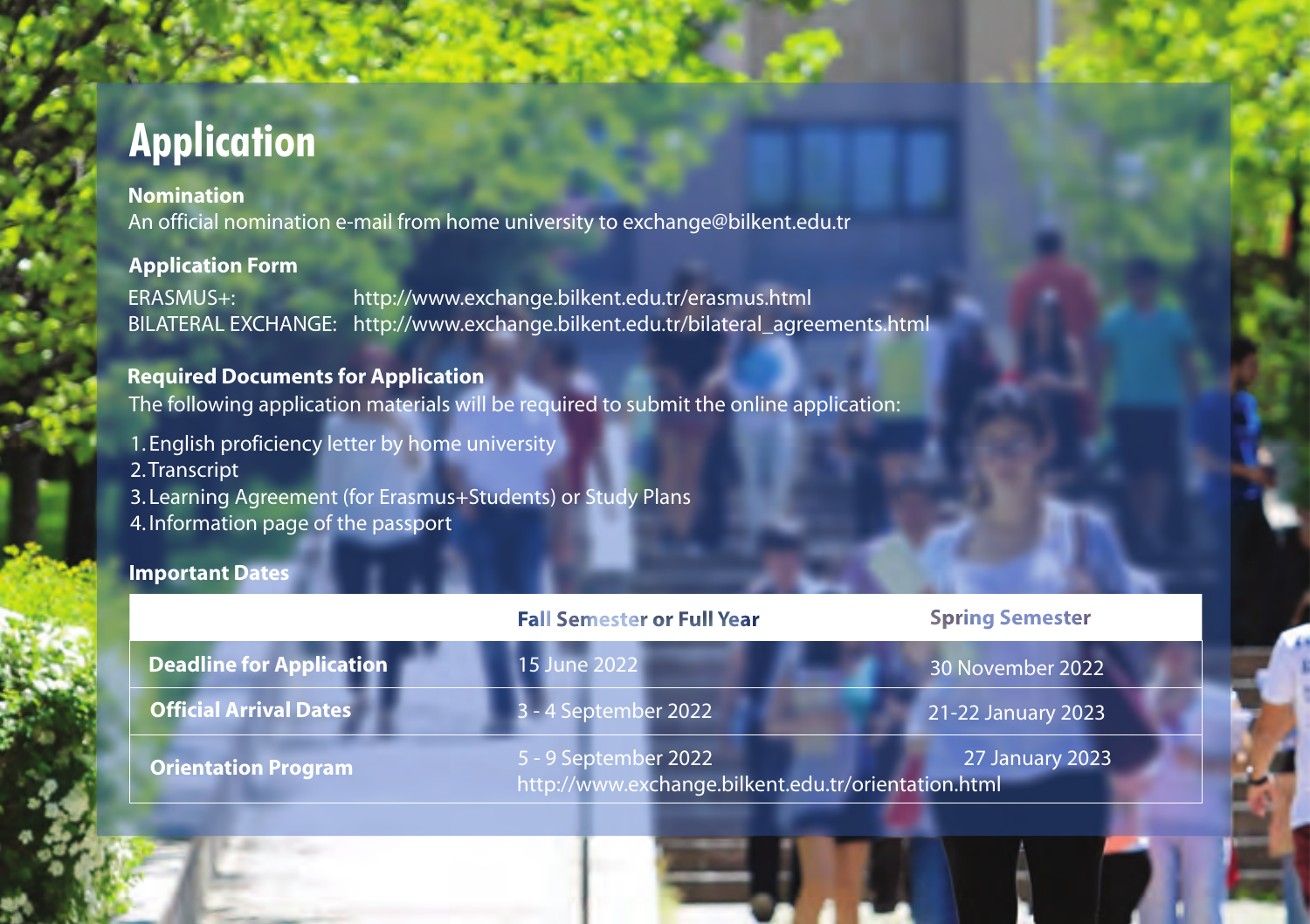# **Accomodation**

# **Free On-Campus Accomodation**

Bilkent offers free on-campus accomodation for incoming exchange students

Subject to availability, this offer is valid for double rooms at Bilkent's student dormitories. Students are expected to file their requests before the relevant deadline. Allocations are on first-come-first-service basis. Room type may differ based on availability.

# **Application**

Students can apply by submitting the online application form at: http:// yurt.bilkent.tr/exchange\_index.html Students will need a Bilkent ID number and a STARS password, which will be sent to them with the acceptance package.

# **Application Period**

*Fall Semester or Full Year* 1 July 2022-15 July 2022 *Spring Semester*  12 December 2022- 13 January 2023

**Contact** Email: dorm@exchange.bilkent.edu.tr

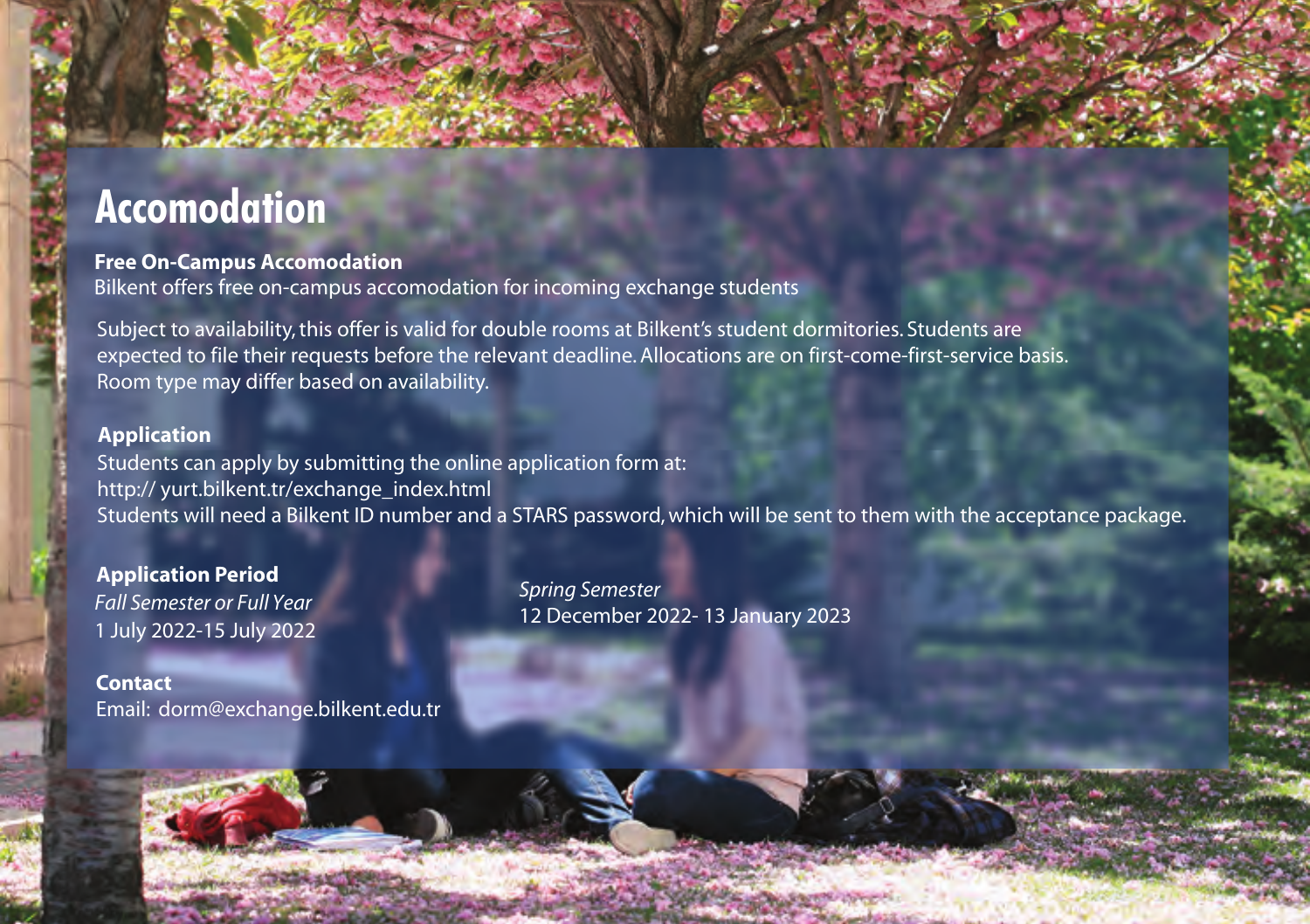# **Expenses**

### **Insurance**

Incoming exchange students are required to subscribe to a health insurance package valid in Turkey which is a prerequisite for residency permit application. Insurance contracts should cover minimum requirements listed below:

# MINIMUM HEALTH INSURANCE POLICY COVERAGE FOR INCOMING EXCHANGE STUDENTS TO TURKEY

|                             | <b>Contracted Health Care Providers</b> |                                      | <b>Uncontracted Health Care Providers</b> |                                      |
|-----------------------------|-----------------------------------------|--------------------------------------|-------------------------------------------|--------------------------------------|
|                             | <b>Annual Minimum</b>                   | Insured Participation                | <b>Annual Minimum</b>                     | <b>Insured Participation</b>         |
| <b>Outpatient treatment</b> | 2.000 TL                                | 40% Insured<br>60% Insurance Company | 2.000 TL                                  | 40% Insured<br>60% Insurance Company |
| <b>Inpatient Treatment</b>  | <b>Unlimited</b>                        | 0% Insured<br>100% Insurance Company | 20,000 TL                                 | 20% Insured<br>80% Insurance Company |

# **Other**

Books Food & Drinks **Transportation**  - 100 EUR per semester

- 1500 EUR per semester

- Free shuttle buses to/from Campus to/from Ankara.